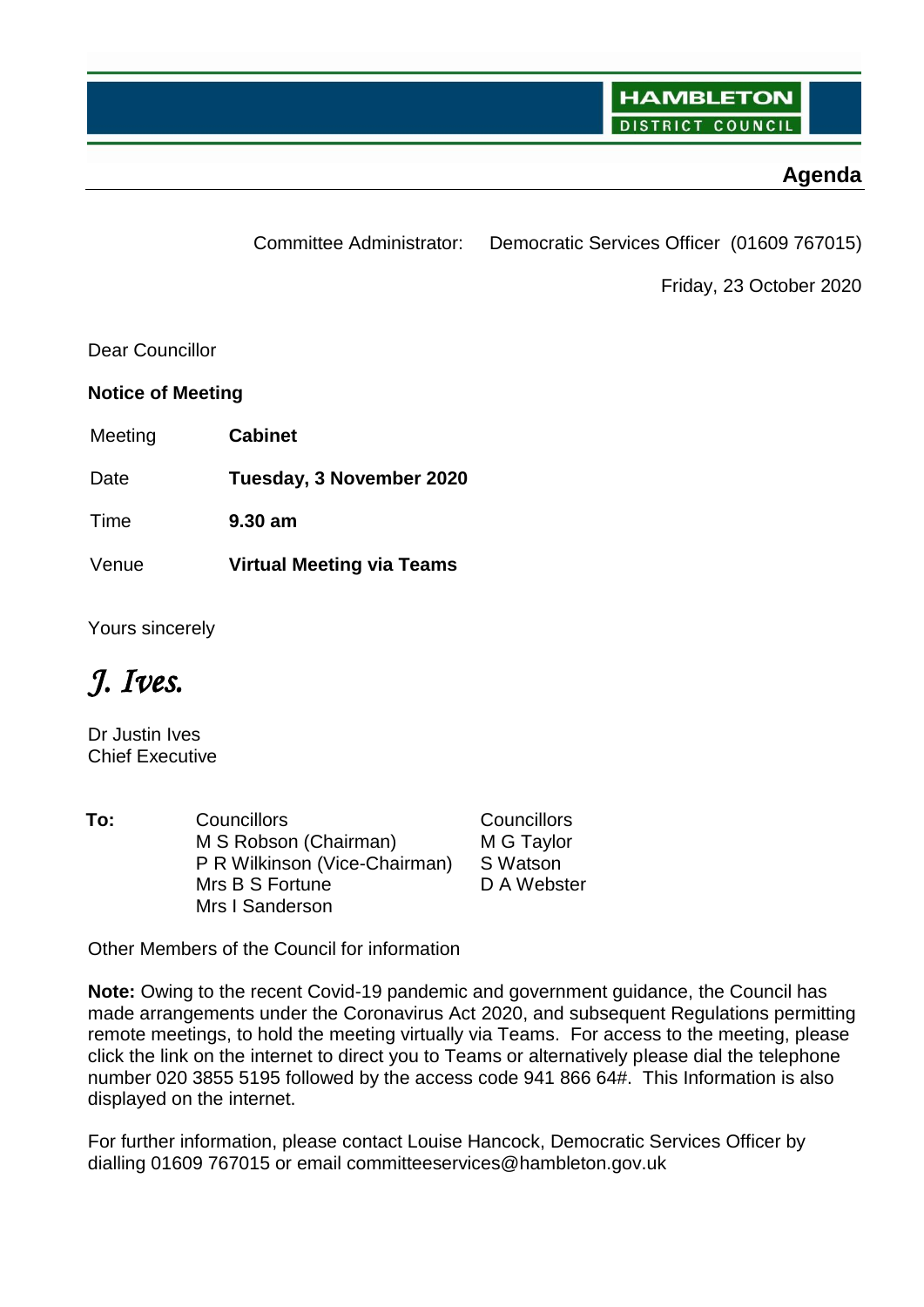## **Agenda**

## 1. Minutes

To confirm the decisions of the meeting held on 6 October 2020 (CA.1 - CA.3), previously circulated.

2. Apologies for Absence

Resources Management

3. Northallerton Sports Village 1 - 10

This report provides an update as to the present position with, and proposed steps for, the Northallerton Sports Village development. The report outlines the suggested phased approach for delivery of the village and proposes recommendations in order to achieve this.

In accepting the recommendations, Cabinet will approve the Northallerton Sports Village master plan at Appendix 1; acceptance of the European Regional Development Fund Grant Funding Agreement for the Northallerton Environmental Enhancement Project (Phase 1) as detailed in paragraph 1.11 of the report; that tenders are sought for Phase 1 works and that the appointment of the successful contractor is delegated to the Director of Leisure and Communities in consultation with the Portfolio Holder for Leisure; to include Northallerton Environmental Enhancement Project in the capital programme to fund expenditure for grants that have to be claimed retrospectively; that further reports are submitted for Cabinet consideration with regards to subsequent phases and project progress; and the waiving of Council procurement rules to allow the continued appointment of Glenrate Project Management Limited to provide technical and design advice and support.

4. Northallerton Town Square Improvement Scheme 11 - 18

This report seeks approval to proceed with the delivery of the Northallerton Town Square and High Street Improvements Scheme.

In accepting the recommendations, Cabinet will approve and recommend to Council that the Northallerton Town Square and High Street Improvement Scheme is implemented; and the capital contribution of £1.1m to the delivery of the scheme is approved.

**Page No**